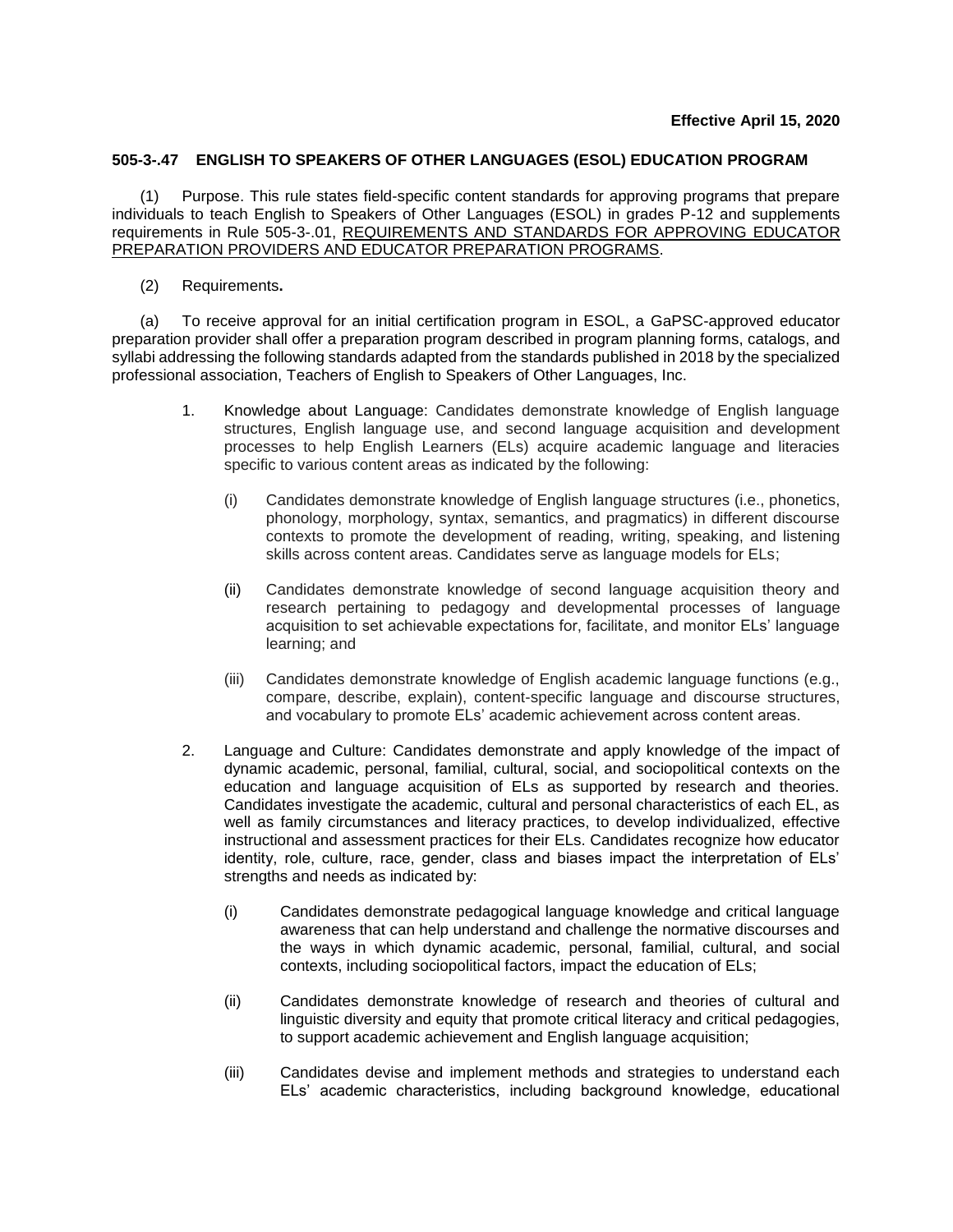history, English Language Proficiency (ELP) and current performance data, to develop effective, individualized instructional and assessment practices;

- (iv) Candidates devise and implement methods to learn about personal characteristics of the individual ELs (e.g., interests, motivations, strengths, needs) and their family (e.g., language use, literacy practices, circumstances) to develop effective instructional practices; and
- (v) Candidates use their own and ELs' multiple identities (e.g., professional, cultural, linguistic, multilingual, transnational etc.) as pedagogical resources to empower ELs, by describing their own personal biases, critical consciousness, and conscious knowledge of U.S. culture on their interpretation of the educational strengths and needs of ELs.
- 3. Planning and Implementing Instruction: Candidates plan supportive environments for ELs, design and implement standards-based instruction using evidence-based, EL-centered, interactive approaches. Candidates make instructional decisions by reflecting on individual EL outcomes and adjusting instruction. Candidates demonstrate understanding of the role of collaboration with colleagues and communication with families to support their ELs' acquisition of English language and literacies in the content areas. Candidates use and adapt relevant resources, including appropriate technology, to effectively plan, develop, implement, and communicate about instruction for ELs as indicated by the following:
	- (i) Candidates plan for culturally and linguistically relevant, supportive environments that promote ELs' learning. Candidates design scaffolded instruction of language and literacies to support standards and curricular objectives for ELs' in the content areas;
	- (ii) Candidates instruct ELs using evidence-based, student-centered, developmentally appropriate interactive approaches;
	- (iii) Candidates adjust instructional decisions after critical reflection on individual ELs' learning outcomes in both language and content;
	- (iv) Candidates plan strategies to collaborate with other educators, school personnel, and families in order to support their ELs' learning of language and literacies in the content areas;
	- (v) Candidates use and adapt relevant materials and resources, including digital resources, to plan lessons for ELs, support communication with other educators, school personnel, and ELs and to foster student learning of language and literacies in the content areas; and
	- (vi) Candidates utilize WIDA Consortium English Language Development (ELD) standards and ELD assessment results aligned with the state-adopted content standards to effectively plan, develop, implement and communicate data-driven instruction for ELs.
- 4. Assessment and Evaluation: Candidates apply assessment principles to analyze and interpret multiple and varied assessments for ELs, including classroom-based, standardized, and language proficiency assessments. Candidates understand how to analyze and interpret data to make informed decisions that promote English language and content learning. Candidates understand the importance of communicating results to other educators, ELs, and ELs' families as indicated by the following: